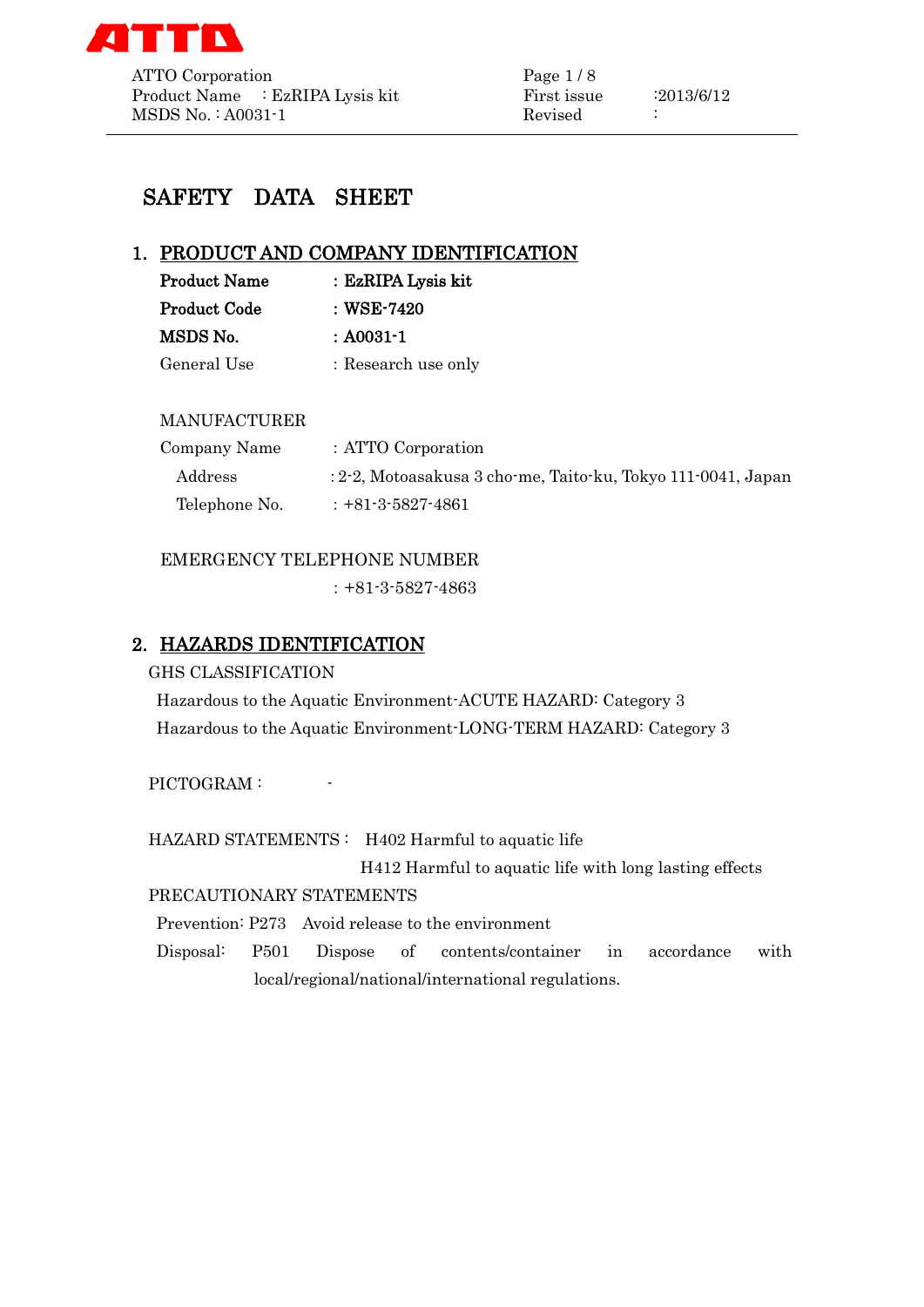

# 3. COMPOSITION/ INFORMATION ON INGREDIENTS

| WSE-7420 EzRIPA Lysis kit: Mixtures                                                   |                     |                                              |                  |
|---------------------------------------------------------------------------------------|---------------------|----------------------------------------------|------------------|
| <b>RIPA Lysis buffer</b>                                                              |                     |                                              |                  |
| <b>Chemical Name</b>                                                                  | $wt$ <sup>(%)</sup> | <b>Chemical Formula</b>                      | CAS Registry No. |
| Poly(oxy-1,2-ethanediyl), .alpha.-[(1,1,3,3-tetramethylbutyl)phenyl]-.omega.-hydroxy- | 1.0%                | (C2H4O)nC14H22O                              | $9036 - 19 - 5$  |
| Sodium chloride                                                                       | 0.9%                | CINa                                         | $7647 - 14 - 5$  |
| Protease Inhibitor                                                                    |                     |                                              |                  |
| <b>Chemical Name</b>                                                                  | $wt$ <sup>(%)</sup> | <b>Chemical Formula</b>                      | CAS Registry No. |
| Dimethyl sulfoxide                                                                    | 90%                 | C <sub>2</sub> H <sub>6</sub> O <sub>S</sub> | $67 - 68 - 5$    |
| Phosphatase inhibitor                                                                 |                     |                                              |                  |
| <b>Chemical Name</b>                                                                  | $wt$ (%)            | <b>Chemical Formula</b>                      | CAS Registry No. |
| Sodium orthovanadate                                                                  | 0.19%               | <b>Na3O4V</b>                                | $13408 - 09 - 8$ |

# 4. FIRST AID MEASURES

| <b>GENERAL ADVICE</b> | : Wash off immediately with soap and plenty of water. In the        |
|-----------------------|---------------------------------------------------------------------|
|                       | case of respirable dust and/or fumes, use self-contained            |
|                       | breathing apparatus and dust impervious protective suit. Use        |
|                       | personal protective equipment.                                      |
| <b>INHALATION</b>     | : Move victim to fresh air. If breathing is difficult, give oxygen. |
|                       | If irritation persists, consult a physician.                        |
| <b>EYE</b>            | : Remove any contact lenses at once. Flush eyes well with           |
|                       | flooding amounts of running water for at least 15 minutes.          |
|                       | Assure adequate flushing by separating the eyelids with             |
|                       | sterile fingers. If irritation persists, consult a physician.       |
| <b>SKIN</b>           | : Remove contaminated clothing. Wash thoroughly with soap           |
|                       | and water. If irritation persists, consult a physician.             |
| <b>INGESTION</b>      | : Rinse mouth, give plenty of water to dilute the substance.        |
|                       | Never give anything by mouth to an unconscious person.              |
|                       | Consult a physician.                                                |

# 5. FIRE FIGHTING MEASURES

EXTINGUISHING MEDIA:Carbon dioxide, dry chemical, foam water. FIRE & EXPLOSION HAZARDS : Toxic, irritating fumes or smoke may be emitted. FIRE FIGHTING INSTRUCTIONS

:Self-contained breathing apparatus required.

Firefighters should wear the usual protective gear.

### SPECIAL PROTECTIVE EQUIPMENT FOR FIREFIGHTERS

:Firemen should wear normal protective equipment(full bunker gear)and positive-pressure self-contained breathing apparatus.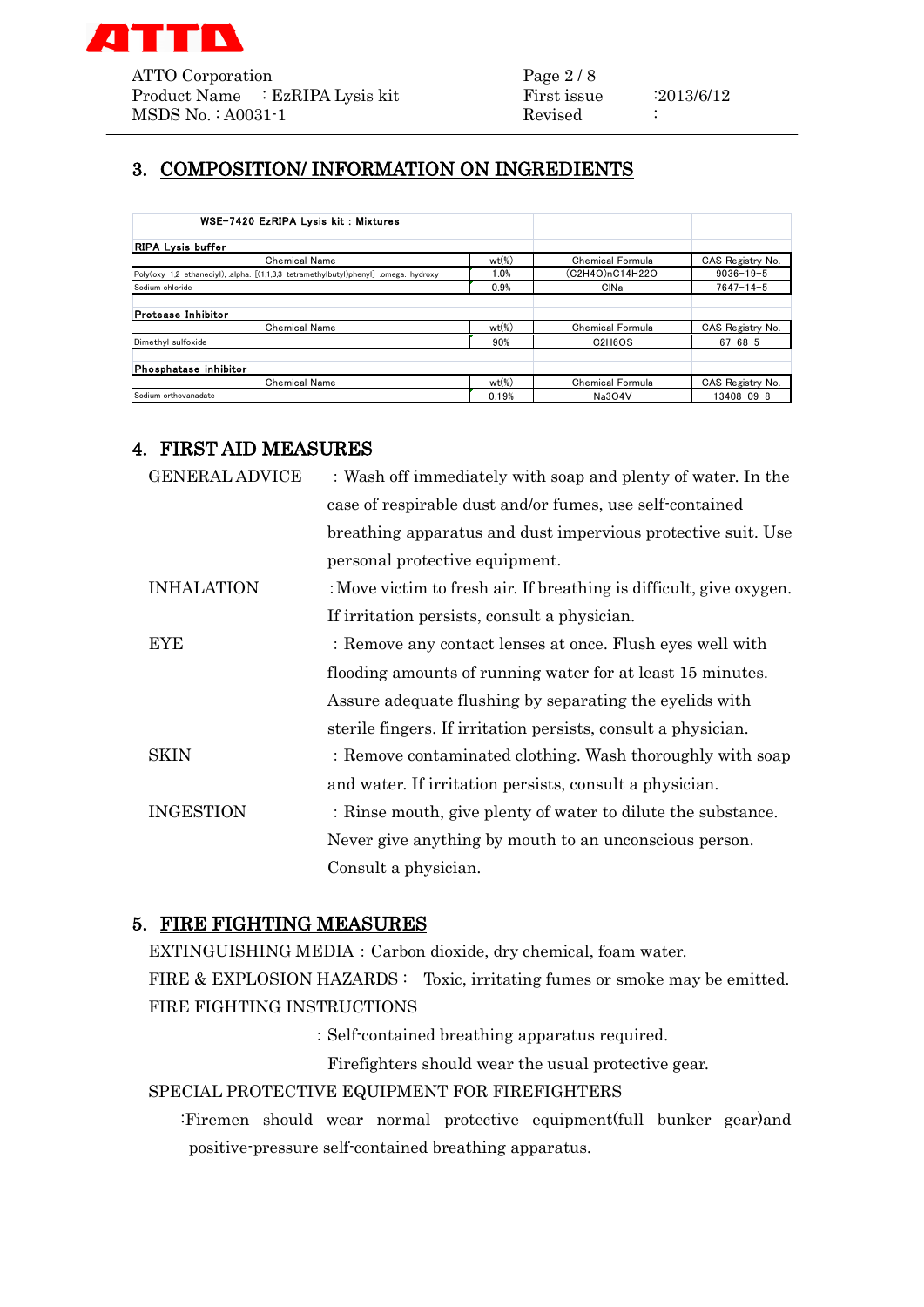

ATTO Corporation Page 3/8 Product Name : EzRIPA Lysis kit First issue : 2013/6/12 MSDS No. : A0031-1 Revised

### 6. ACCIDENTAL RELEASE MEASURES

PERSONAL PRECAUTIONS

:Remove ignition sources and ventilate the area. In case of insufficient ventilation, wear suitable respiratory equipment. Avoid raising dust and avoid contact with skin and eyes.

#### ENVIRONMENTAL PRECAUTIONS

:Prevent spills from entering sewers, watercourses or low areas.

#### METHODS FOR CLEANING UP

:Do not touch spilled material without suitable protection (See section 8). After materials completely picked up, wash the spill site with soap and water and ventilate the area. Put all wastes in a plastic bag for disposal and seal it tightly. Remove clean, or dispose of contaminated clothing.

### 7. HANDLING AND STORAGE

HANDLING :Protect against physical damage. Avoid breathing dust. Wash thoroughly after handling. Keep out of reach of children. Avoid contact with skin, eyes and clothing. Handle material with suitable protection away from source of heat or ignition and use non-sparking type tools. STORAGE : Store away from sunlight in well-ventilated dry place at room temperature. Keep container tightly closed. Store away from oxidizers.

#### 8. EXPOSURE CONTROLS / PERSONAL PROTECTION

#### ENGINEERING MEASURES

:Use exhaust ventilation to keep airborne concentrations below exposure limits.

Use only with adequate ventilation.

VENTILATION : Local Exhaust ; Necessary,

Mechanical (General); Recommended

#### PERSONAL PROTECTION;

Respiratory protection

:Use a NIOSH/MSHA or European Standard EN149 approved respirator if the vapor concentrations exceed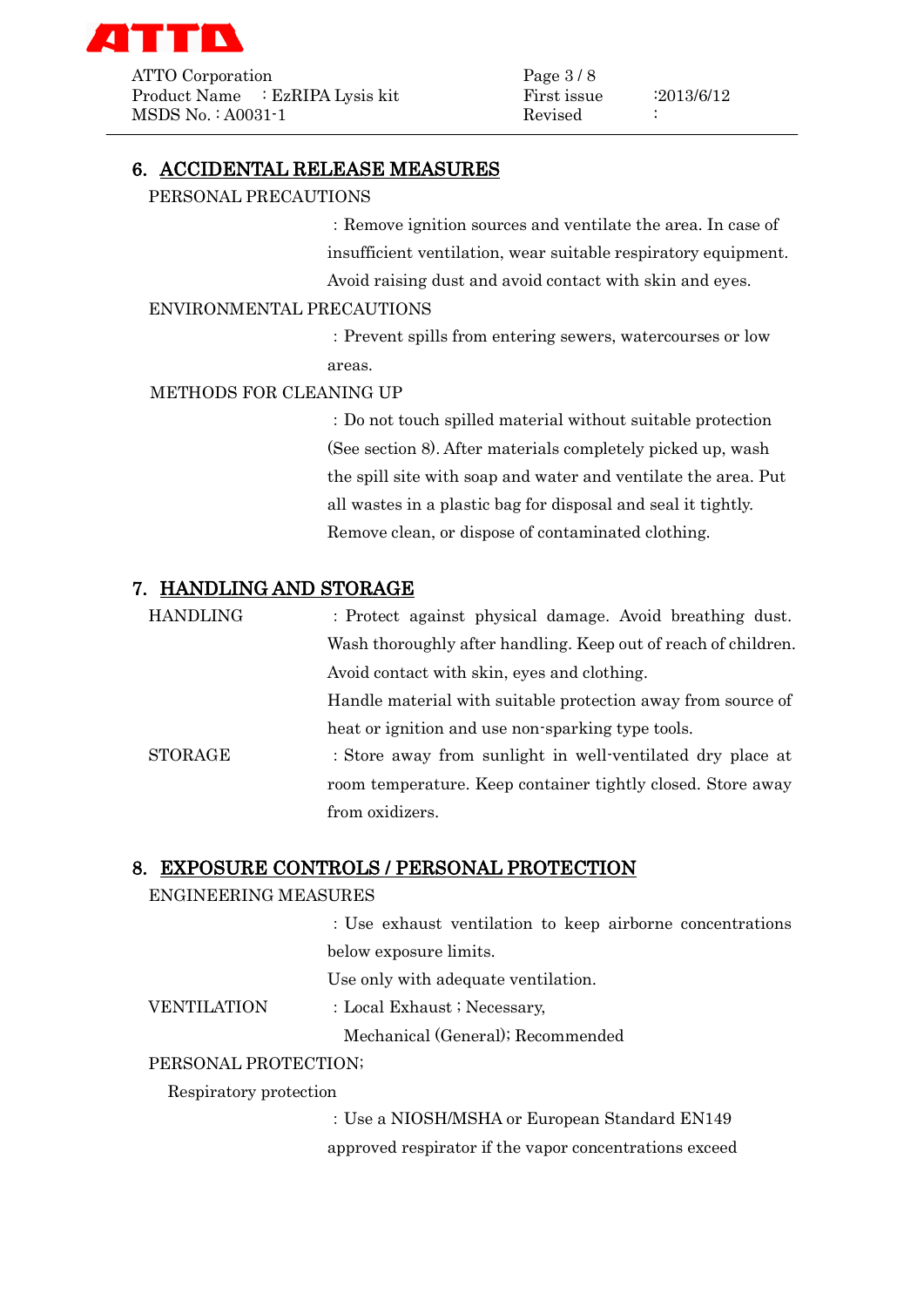

ATTO Corporation Page 4 / 8<br>Product Name : EzRIPA Lysis kit First issue Product Name : EzRIPA Lysis kit First issue :2013/6/12 MSDS No.: A0031-1 Revised :

regulatory guidelines.

| Hand protection                 | : Chemical resistant gloves          |
|---------------------------------|--------------------------------------|
| Eye protection                  | : Safety glasses (Chemical goggles)  |
| Skin protection                 | : Protective clothing                |
| <b>CONTROL PARAMETER</b>        |                                      |
|                                 | OSHA Final Limits : None established |
| $\text{ACGIH}$ TLV $\text{(s)}$ | : None established                   |

# 9. PHYSICAL AND CHEMICAL PROPERTIES

| EzRIPA Lysis Buffer                      |                  |
|------------------------------------------|------------------|
| Appearance                               | : liquid (clear) |
| Odor                                     | : Odorless       |
| pH                                       | $:7 \sim 8$      |
| Boiling Point / Boiling Range            |                  |
|                                          | : Not available  |
| Melting Point / Melting Range            |                  |
|                                          | : Not available  |
| Decomposition Temperature                |                  |
|                                          | : Not available  |
| Flash Point                              | : Not available  |
| <b>Auto Ignition Temperature</b>         |                  |
|                                          | : Not available  |
| Flammability                             | : Not flammable  |
| Explosive Properties: Not available      |                  |
| Oxidizing Properties: Not available      |                  |
| Vapor Pressure                           | : Not available  |
| <b>Relative Density</b>                  | : Not available  |
| Solubility                               | : Not available  |
| Partition Coefficient (n-octanol /water) |                  |
|                                          | : Not available  |
| Viscosity                                | : Not available  |
| Vapor Density                            | : Not available  |
| <b>Evaporation Rate</b>                  | : Not available  |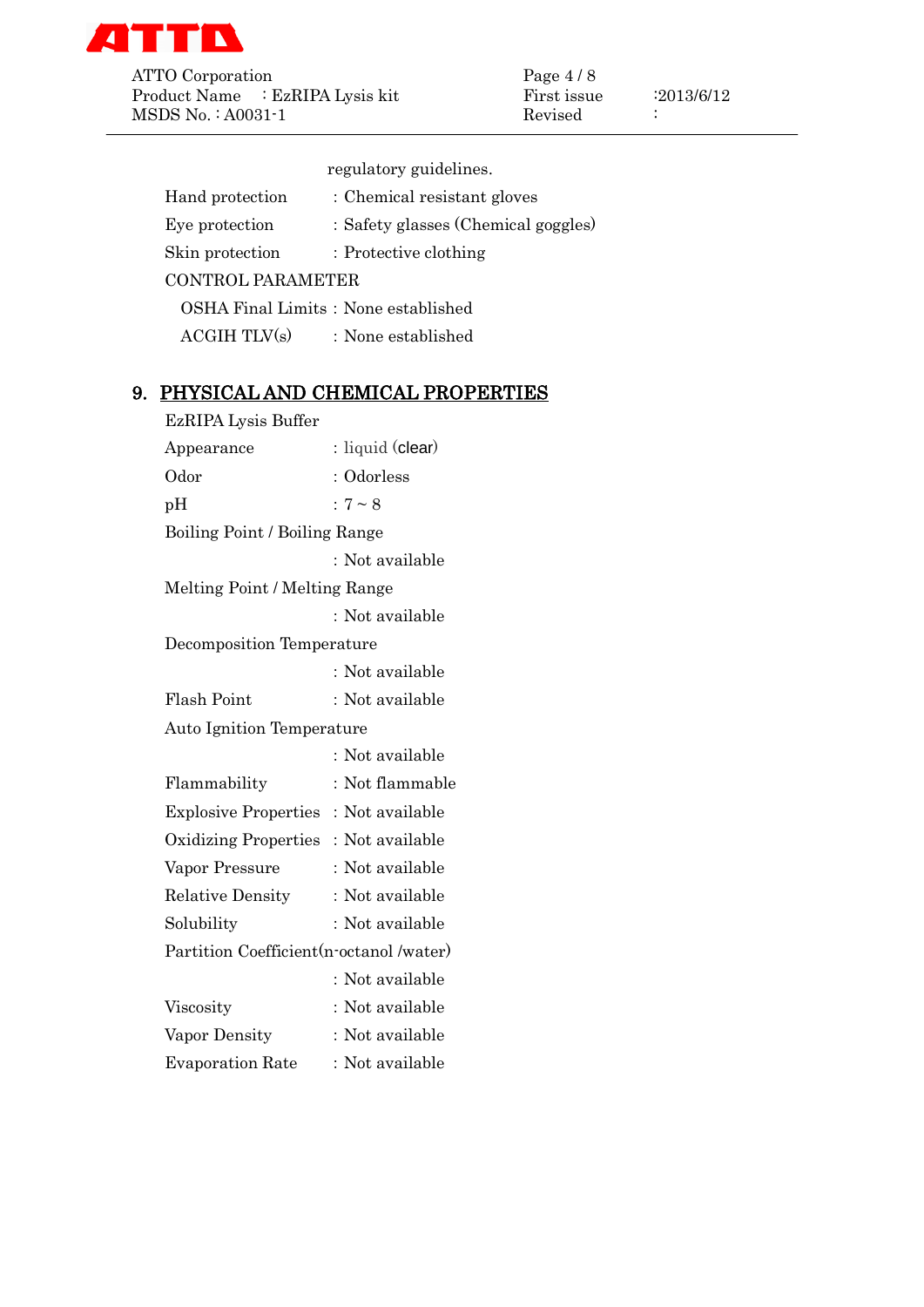

ATTO Corporation<br>Product Name : EzRIPA Lysis kit First issue<br>First issue Product Name : EzRIPA Lysis kit First issue :2013/6/12 MSDS No. : A0031-1 Revised :

| Protease Inhibitor                       |                  |
|------------------------------------------|------------------|
| Appearance                               | : liquid (clear) |
| Odor                                     | : Odorless       |
| pH                                       | : Not available  |
| Boiling Point / Boiling Range            |                  |
|                                          | : Not available  |
| Melting Point / Melting Range            |                  |
|                                          | : Not available  |
| Decomposition Temperature                |                  |
|                                          | : Not available  |
| Flash Point                              | : Not available  |
| <b>Auto Ignition Temperature</b>         |                  |
|                                          | : Not available  |
| Flammability                             | : Not flammable  |
| Explosive Properties: Not available      |                  |
| Oxidizing Properties: Not available      |                  |
| Vapor Pressure                           | : Not available  |
| <b>Relative Density</b>                  | : Not available  |
| Solubility                               | : Not available  |
| Partition Coefficient (n-octanol /water) |                  |
|                                          | : Not available  |
| Viscosity                                | : Not available  |
| Vapor Density                            | : Not available  |
| <b>Evaporation Rate</b>                  | : Not available  |
|                                          |                  |
| Phosphatase Inhibitor                    |                  |
| Appearance                               | : liquid (clear) |
| Odor                                     | : Odorless       |
| nΗ                                       | : Not available  |

| Odor                          | : Odorless      |
|-------------------------------|-----------------|
| pH                            | : Not available |
| Boiling Point / Boiling Range |                 |

:Not available Melting Point / Melting Range :Not available Decomposition Temperature :Not available Flash Point : Not available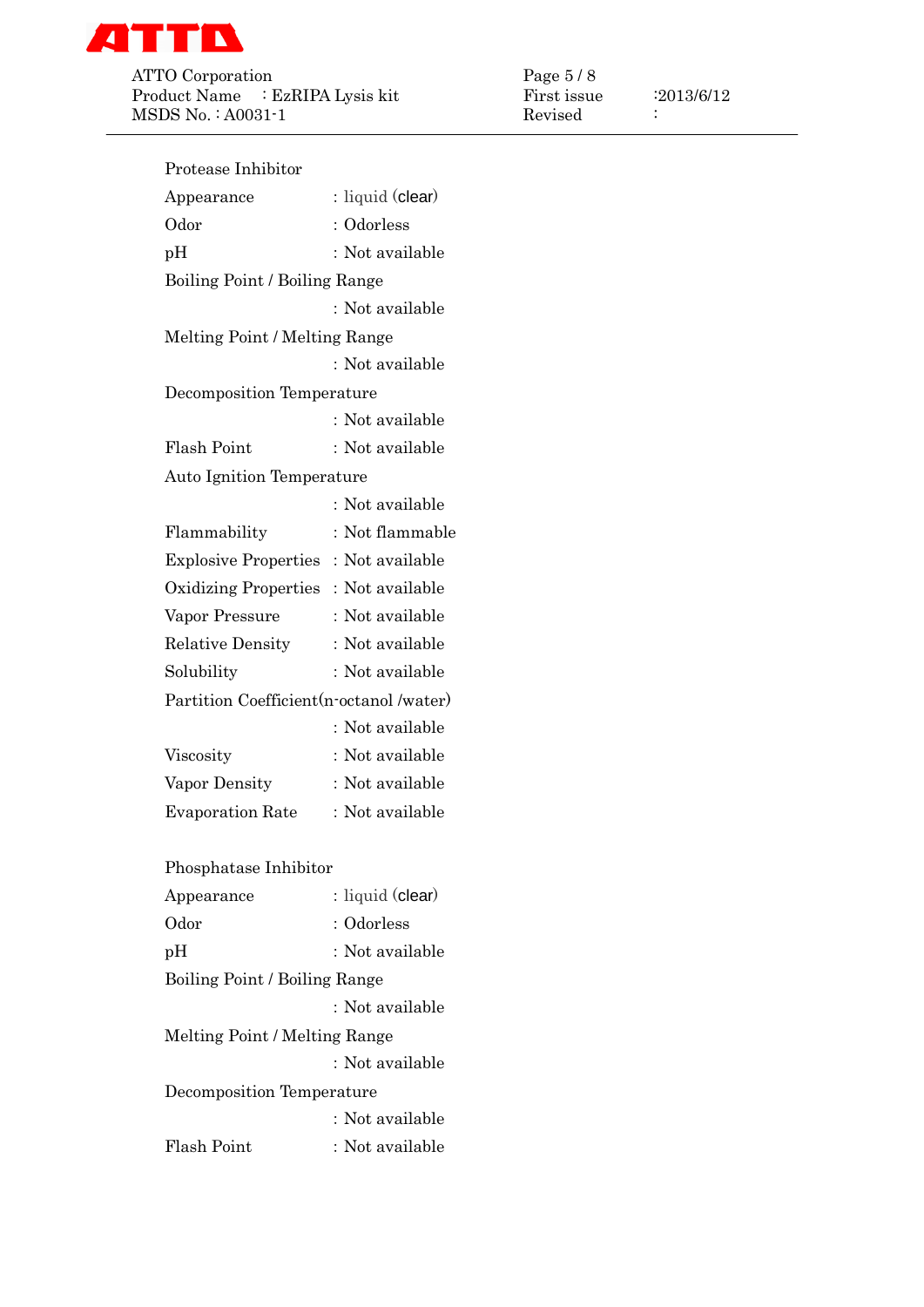

ATTO Corporation Page 6 / 8 Product Name : EzRIPA Lysis kit First issue : 2013/6/12 MSDS No. : A0031-1 Revised :

Auto Ignition Temperature

|                                          | : Not available |
|------------------------------------------|-----------------|
| Flammability                             | : Not flammable |
| <b>Explosive Properties</b>              | : Not available |
| <b>Oxidizing Properties</b>              | : Not available |
| Vapor Pressure                           | : Not available |
| <b>Relative Density</b>                  | : Not available |
| Solubility                               | : Not available |
| Partition Coefficient (n-octanol /water) |                 |
|                                          | : Not available |
| Viscosity                                | : Not available |
| Vapor Density                            | : Not available |
| <b>Evaporation Rate</b>                  | : Not available |

# 10.STABILITY AND REACTIVITY

CONDITIONS TO AVOID

|           | : Sunlight, heat, open flames, high temperature, sparks,      |
|-----------|---------------------------------------------------------------|
|           | static electrical charge and other ignition sources, moisture |
| STABILITY | : Stable under recommended storage conditions.                |

MATERIALS TO AVOID

:Oxidizers, alkalis, Strong Acids

HAZARDOUS REACTIONS / DECOMPOSITION PRODUCTS

:Carbon monoxide, Nitrogen oxide, sulfur oxides, methyl mercaptan and formaldehyde may be formed.

# 11.TOXICOLOGICAL INFORMATION

EzRIPA Lysis kit : Not available

Poly(oxy-1,2-ethanediyl), .alpha.-[(1,1,3,3-tetramethylbutyl)phenyl]-.omega.-hydroxy-

( CAS Registry No. 9036-19-5)

ACUTE TOXICITY(oral/dermal/inhalation) :

LD50(orl,rat): 4190mg/kg(FCTOD7 22,665, 1984)

LD50(orl,mouse): 3500mg/kg(JAPMA8 38,428,1949)

LD50(ipr,rat): 770mg/kg(FCTOD7 22,665, 1984)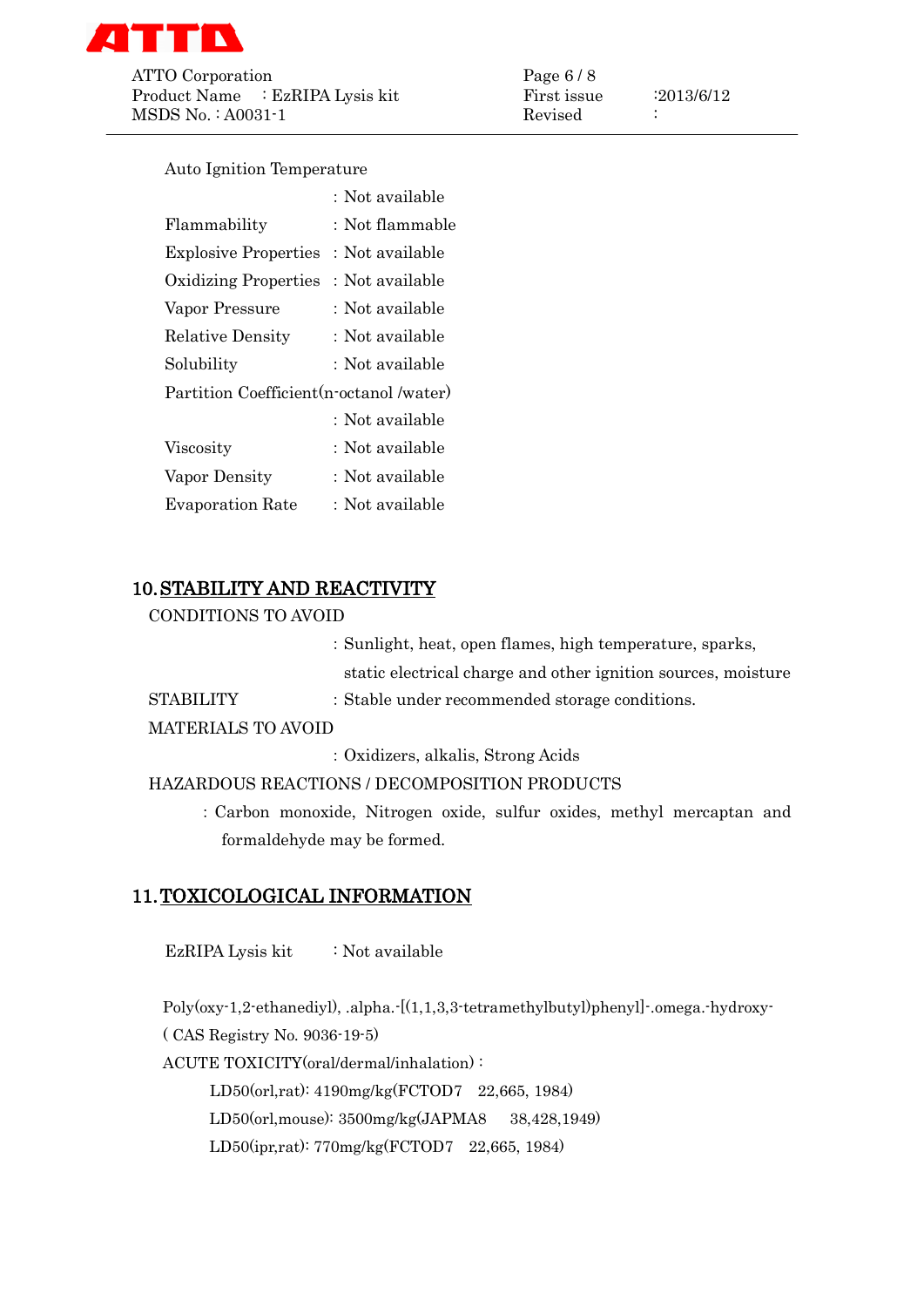

ATTO Corporation Product Name : EzRIPA Lysis kit MSDS No.: A0031-1

| Page 7 / 8  |            |
|-------------|------------|
| First issue | :2013/6/12 |
| Revised     |            |

| SKIN CORROSION/IRRITATION: Not available                           |
|--------------------------------------------------------------------|
| EYE DAMAGE/EYE IRRITATION: rabbit; 1%; Severe(JQAPMA8 38,428,1949) |
| RESPIRATORY OR SKIN SENSITIZATION: Not available                   |
| GERM CELL MUTAGENICITY: DNA inhibition; human; lymphocyte;         |
| 5ppm(ENPBBC 5,84,1975)                                             |
| TOXIC TO REPRODUCTION<br>: Not available                           |
| STOST-SINGLE EXPOSURE<br>$\therefore$ Not available                |
| STOST-REPEATED EXPOSURE : Not available                            |
| ASPIRATION TOXICITY<br>$:$ Not available                           |
| CARCINOGENICITY<br>: Not available                                 |
| ADDITIONAL INFORMATION ;                                           |
| $:$ Not listed<br><b>NTP</b>                                       |

- IARC : Not listed
- OSHA : Not listed
- ACGIH : Not listed

# 12.ECOLOGICAL INFORMATION

ECOTOXICITY : LC50(orange-red killifish):  $28mg/L/96hr$ PERSISTENCE AND DEGRADABILITY : This material is the recalcitrant. BIOACCUMULATION POTENTIAL : This material is not high bioaccumulatable. MOBILITY IN SOIL : Not available OTHER ADVERSE EFFECTS

:Not available

# 13.DISPOSAL CONSIDERATIONS

Comply with all federal, state and local regulation. Do not dump this product into sewers, on the ground or into any body of water.

# 14.TRANSPORT INFORMATION

IATA : Not Restricted.

**MARINE POLLUTANT: NO** 

DOT (Department of Transportation):Not a Hazardous Material for DOT shipping.